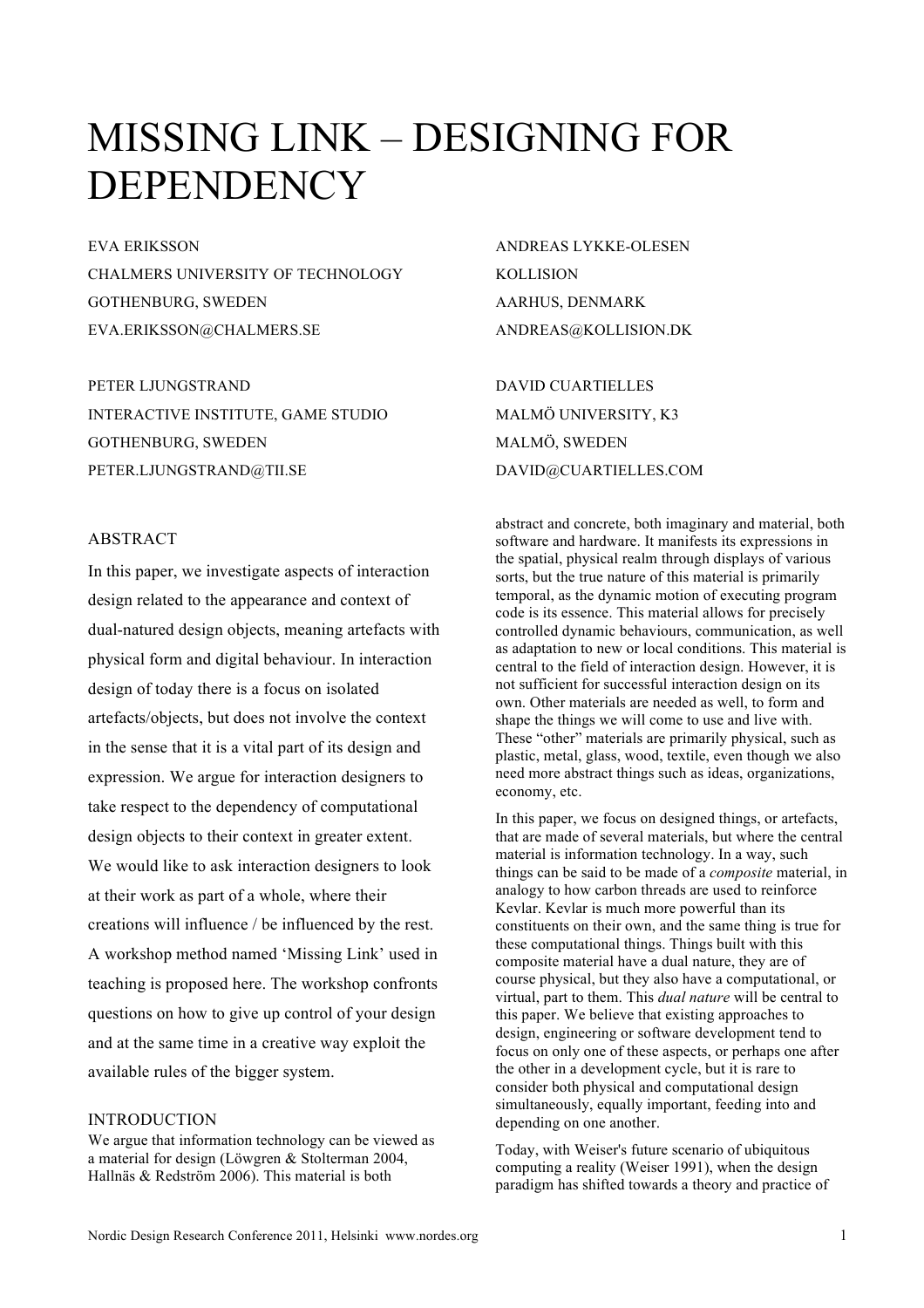physical interaction with digital materials, it has become time to take the next step, to take respect to the dependency of those design objects to their context. We understand context as the combination of the social fabric and the physical location where the object will be placed. As design object we understand the outcome of the interaction designer's work, a mixture between aesthetically valuable artefact and service, dependant to a certain extent on existing infrastructures. The potential connection among dual-natured artefacts should also be informed by means of spatial aspects (physicality matters) as well as the digital ones, and remain in control by humans. In contrast to automation the human should stay in control, not be controlled. Note that we separate control from autonomy, our design objects are part of a system, and have to be able of relating to it. We – as users – with our devices are dependant on the existence of other users and infrastructures interacting at the same level and with the same tools. We are dependant; therefore we should *design for dependency*.

Our statement will be exemplified through a workshop held with master students in interaction design from two different universities. The intentions, setup and results of this workshop will be discussed based on our idea about the importance of designing for dependency. Artefacts that are dependant on in what way they are connected to the environment and to other artefacts. They have inputs from the users and outputs to the world, inputs from other systems/infrastructures and outputs to those. They act as transceivers, retrieval servers, information sources, or data black holes. They are not simply self-contained things, objects must contain mechanisms allowing them to consider and be able to take advantage of other (nearby) objects to greater extent than today. Our considerations move towards the standardization of means of relationships among devices, meshed strategies of data retrieval that could provide us with alternative, even aesthetically beautiful unexpected representations of flows.

Not just communication standards, such as UPNP, JINI, Bluetooth, IEEE 802.15 (PAN), etc. but also standards that take physical space into account should be developed. It seems that with the introduction of the mentioned standards, the qualities in the potential of properties from the physical world have been forgotten. And this is maybe our main statement; we want to get back to the qualities in property from the physical world inside the interaction design discourse. Our tools, physical computing and architecture, are a cocktail in study at many different places. Our experiment and its results are the first brick of our staircase to the understanding of the dual-natured design object.

# SYSTEM DESIGN

Within engineering's work methodology exist mechanisms dedicated to simplify the way how to approach problems. It is the separation of problems into pieces and the establishment of communication protocols what allows teams to work simultaneously in

the development of integrated circuits. There are more similarities between the activities of designing a CPU (Central Processing Unit, part in a circuit dedicated to the realization of numeric operations, process control, etc) and the management of an airport than one can imagine. The design of a complex system is based in the assumption that all the other parts will do what they are expected to do and will provide us whatever we expect when making a certain request.

This kind of activity requires the realization of a strong abstraction process where the designers start to look into the objects as if they were a magician's collection of black-boxes. The design activity is then reduced to a small portion of the whole system. Taking again the example of designing an integrated circuit, there we find many different parts: the ALU (Arithmetic-Logical Unit, dedicated to operating pairs of numbers), the BUS (it is the transmission line, or channel over which the information will be transmitted), the registers (memory cells, with direct access from the other parts), the interfaces to different peripherals (examples are USB - Universal Serial BUS - interface, UART - Universal Asynchronous Receiver-Transmitter, etc), ADC/DAC (Analog-Digital Converter/ Digital-Analog Converter), and other parts. Just by mentioning the former parts one can understand that due to the state of the art of technology microchip design is not a one-man activity.

Airports present very similar issues, there are many simultaneous processes happening in parallel that cannot be controlled by a single person. The success of the different operations performed in such an environment is the result of endless additions of operations and actions (Bødker 1991) performed by the distributed intelligence of hundreds of people collaborating at the same time in many different levels. For example, the bus driver waits for a command before he goes out in the landing area to look for the passengers coming in a certain flight. His work is independent from the one done by the luggage carrier, but both are equally relevant for the task of bringing the passenger and his goods to his destination.

The black-box design approach implies that the different actors involved in the design activity agree on a certain set of rules on how their different parts of the total system will interact with each other, but they will not enter to discuss how each one should solve his/her own specific tasks. We cannot say we invented this work methodology, but we would like to apply it to the field of interaction design and ask the designers to look into their work as part of a whole, where their creation will influence/be influenced by the rest. We believe that important aspects within interaction design are to be able to cooperate, admire and respect other solutions that constrain your own design in certain ways, both physically and digitally. To exemplify our theory, we made a workshop, which will be further presented here.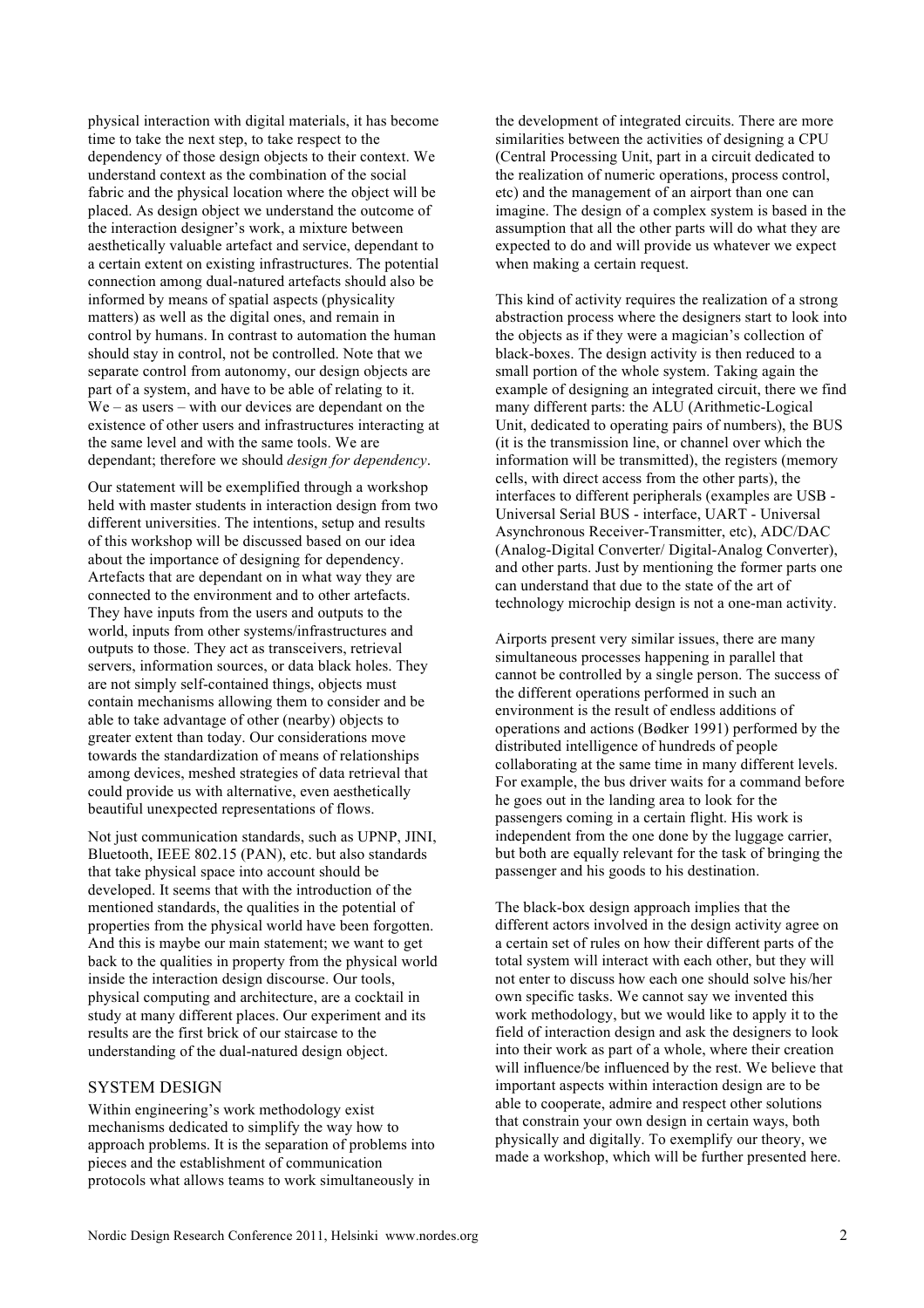# THE MISSING LINK WORKSHOP

The workshop "Missing link – designing for dependency" was a two day set up (Missing Link web). The workshop addressed the concept of bottom-up design where several groups have to work with designing components that will be combined in a number of unforeseen ways, creating an interactive light installation. The workshop participants were Master level students in Interaction Design with various backgrounds from two different universities, and the four workshop leaders represent three different research institutions in interaction design and architecture in Denmark and Sweden. Basically it was a hands-on workshop dealing with the design of interactive light components that are interfacing with other components both hardware- and software wise.

#### BACKGROUND

The work of an interaction designer is often limited by constrains set up by i.e. a boss, an employer, a budget, a platform or the rest of a system. A common task for an interaction designer is to investigate, improve or design a system of some kind, and very often this is limited to the functionality and interfaces of the rest of a larger system. It is up to the interaction designer to make sure that the different parts have an interface and react, link, communicate to/with each other and to the user.

During the education, interaction designers are pushed to work with projects, from small scale to large scale, and to develop them from concept to implemented prototype. Most often meaning that constrains are quite low, and that each project is a standalone system. As the Missing Link workshop was a part of the education of our students, it aimed to widen their horizon and with this practical exercise bring in new aspects into the minds of the future interaction designers.

### COMPONENT VS SYSTEM

The aim of the workshop was to design and develop a component that works within the rules of an overall system interface. Each component is supposed to work on its own and at the same time be able to be a part of a full scale system, in which it reacts to the other and totally different components of the system. Sometimes the larger system is a software system and sometimes it is physical and tangible. In this workshop the total system contains twelve different components that are related and depending to each other. The components are represented by a wooden frame cube, which sets the boundary for the physical design space.

Each component is to be designed as an interactive light/lamp. The component can work as a stand-alone but must be able interact with other cubes, and react and provide feedback to and from other components. As soon as the components are connected they are no longer in control but must obey the rules of the system as a whole. This task confronts questions on how to give up control of your design and at the same time in a creative way exploit the available rules of the system.

Each group was supposed to work within a spatial domain of a cube. In this domain the group has to design a light installation that deals with the challenges of making the cube function both as a stand-alone component and as a component of a larger system, dealing, negotiating and communicating with its unknown neighbours, see concept in Figure 1.



Figure 1. Concept of the Missing Link Workshop

The workshop started with an introduction to the workshop leaders, the students, and different projects framing the idea of the workshop, the technical matters, and a small inspiration to what different qualities light has. The groups were given a space frame cube, a basic electronic kit and code for the communication protocol to start out with. In the workshop space different materials were supplied but groups were welcome and encouraged to explore and buy other materials within the budget. The groups worked hard and intensively during the two days. After each component had been finished the cubes were assembled and connected via the serial protocol that was available on each side of every cube. Not all cubes functioned perfectly but you got the impression that the different components acted and behaved very differently, see Figure 2.



Figure 2. Result from the workshop

#### LIGHT

Light was chosen as the design medium, to put focus on interaction both through technology and physicality – both contained in the boundary space. Light can be controlled in various ways with technology and as well by creative use of materials. However these two ways of working with and understanding light should be combined and used to create a dual nature component that takes advantage of both physical and digital properties. To exemplify working with light approached from two perspectives, namely a physical and a digital/electronic approach - the light source of each cube could be controlled e.g. by reflecting light in a